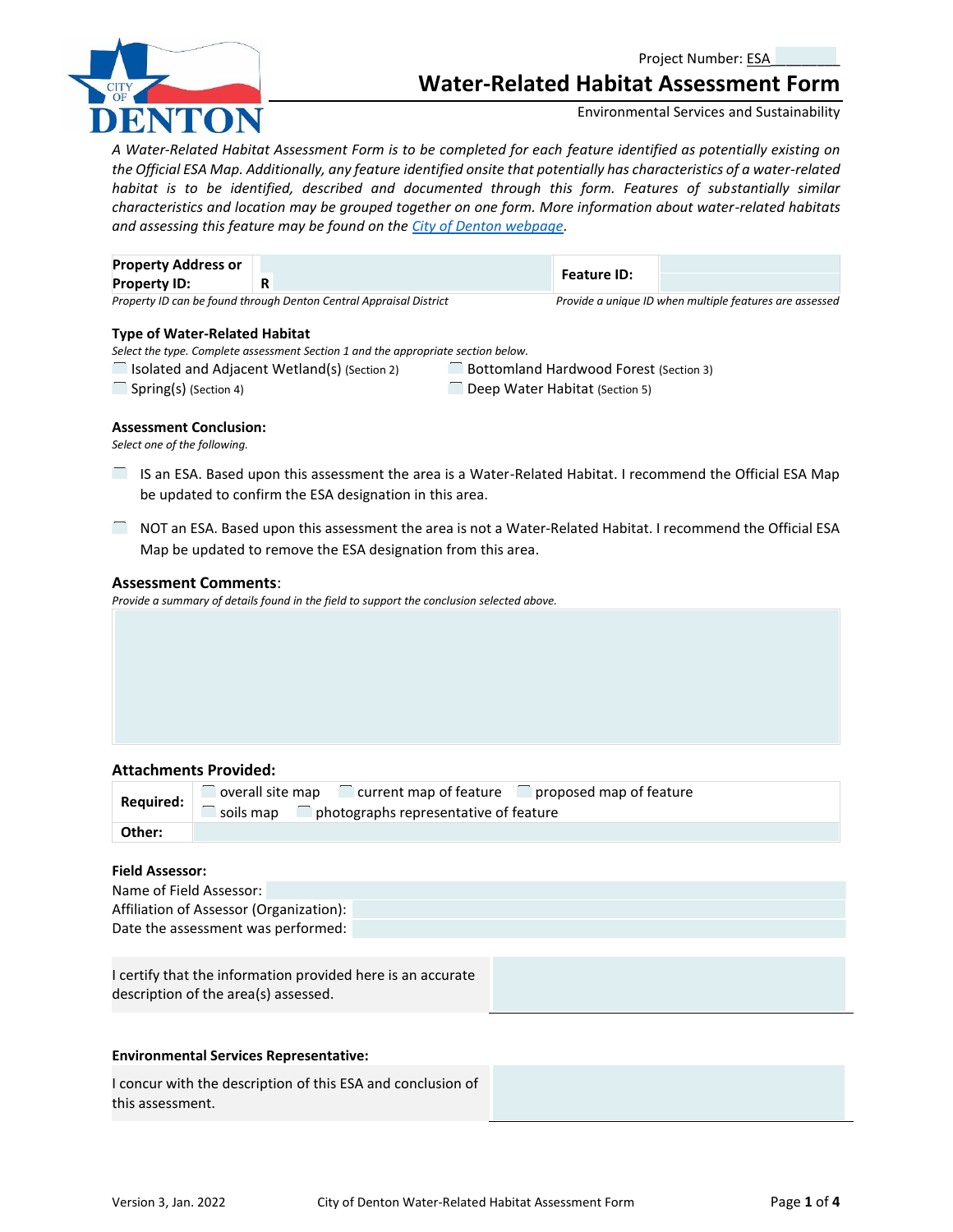## **Section 1. General Information**

## **General Land Use**

*Provide description of land hydrologically influencing feature. Select all that apply and provide more details as appropriate.*

| Forest                | Briefly describe:                            |
|-----------------------|----------------------------------------------|
| Agricultural:         | Fallow<br>Pasture<br>$\Box$ Crop, crop type: |
| Residential:          | High Intensity<br>Low Intensity              |
| Commercial/Industrial |                                              |
| Recreational          |                                              |
| Other:                |                                              |

## **Soil Map Unit Name(s):**

*Provide soil classification types where feature occurs.*

## **Section 2. Isolated and Adjacent Wetland(s)**

### **Hydrology Indicators**

| Primary                      | Secondary                                  |
|------------------------------|--------------------------------------------|
| $\Box$ inundated             | $\Box$ oxidized root channels in upper 12" |
| soil saturated in upper 12"  | water-stained leaves                       |
| water marks                  | county soil survey                         |
| $\Box$ drift lines           | fac-neutral test                           |
| sediment deposits            |                                            |
| evidence of drainage pattern |                                            |
| Comments:                    |                                            |

## **Hydric Soil Indicators**

| histosol                    | concretions                         |
|-----------------------------|-------------------------------------|
| histic epipendon            | high surface organic content        |
| sulfidic odor               | organic streaking in sandy soils    |
| aquic moisture regime       | listed on local hydric soil list    |
| reducing conditions         | listed on national hydric soil list |
| gleyed or low chroma colors | other:                              |
| Comments:                   |                                     |

#### **Brief Vegetation Survey:**

*List all vegetative species where feature occurs for species covering >10% of the feature area and provide hydrophytic vegetation indicator of the species.* 

| Scientific name | Common name | % Cover | Indicator |
|-----------------|-------------|---------|-----------|
|                 |             |         |           |
|                 |             |         |           |
|                 |             |         |           |
|                 |             |         |           |
|                 |             |         |           |
|                 |             |         |           |
|                 |             |         |           |
|                 |             |         |           |
|                 |             |         |           |
|                 |             |         |           |

Hydrophytic Vegetation Indicator: \_\_\_\_ :

(*Number of plant species that are OBL, FACW and FAC to number of plant species that are FACU and UPL*)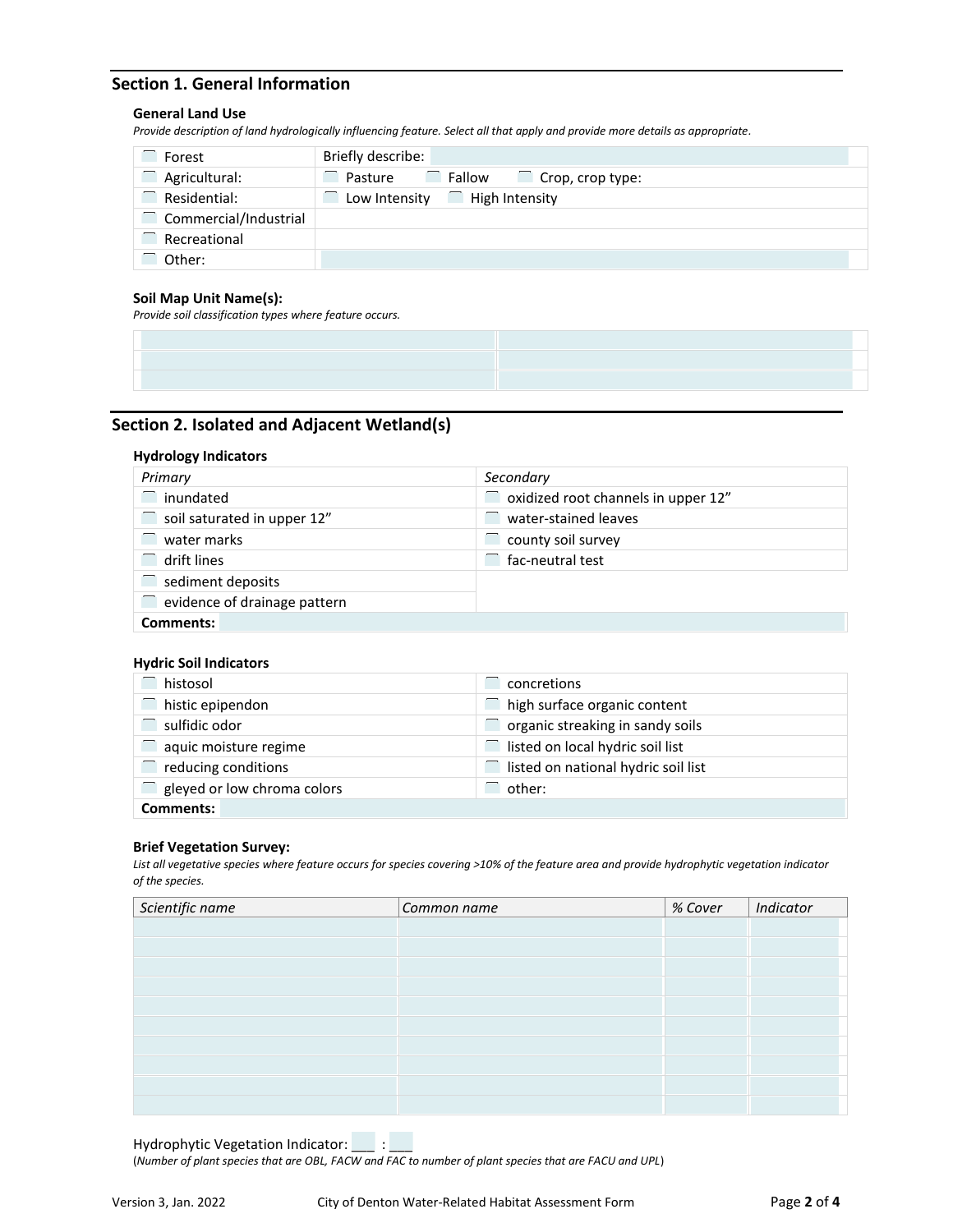## **Section 3. Bottomland Hardwood Forest**

*List vegetative species covering >10% of the feature area.*

*Bottomland hardwood forests are deciduous forested wetlands and river bottoms with alluvial soil deposition. Periodic to constant wet conditions support certain species of trees such as pecan, Texas hickory, American elm, Chinkapin oak, Chittamwood, Green ash, Black walnut, Indigo bush, Texas persimmon, Shumard oak, sycamore, and Carolina buckthorn.*

## **Old growth canopy trees**

| Scientific name | Common name | % Cover |
|-----------------|-------------|---------|
|                 |             |         |
|                 |             |         |
|                 |             |         |
|                 |             |         |
|                 |             |         |
|                 |             |         |
|                 |             |         |

### **Re-growth canopy trees**

| Scientific name | Common name | % Cover |
|-----------------|-------------|---------|
|                 |             |         |
|                 |             |         |
|                 |             |         |
|                 |             |         |
|                 |             |         |
|                 |             |         |
|                 |             |         |

## **Small trees / understory trees**

| Scientific name | Common name | % Cover |
|-----------------|-------------|---------|
|                 |             |         |
|                 |             |         |
|                 |             |         |
|                 |             |         |
|                 |             |         |
|                 |             |         |
|                 |             |         |

## **Understory vegetation – shrub / vine / forb / grass**

| _______         | __          |         |  |  |
|-----------------|-------------|---------|--|--|
| Scientific name | Common name | % Cover |  |  |
|                 |             |         |  |  |
|                 |             |         |  |  |
|                 |             |         |  |  |
|                 |             |         |  |  |
|                 |             |         |  |  |
|                 |             |         |  |  |
|                 |             |         |  |  |

## **Forest floor conditions:**

*Select all that apply.*

| Standing dead timber | े Fallen dead timber | ै Detritus / leaf litter | Tfungi |
|----------------------|----------------------|--------------------------|--------|
|----------------------|----------------------|--------------------------|--------|

#### **Comments:**